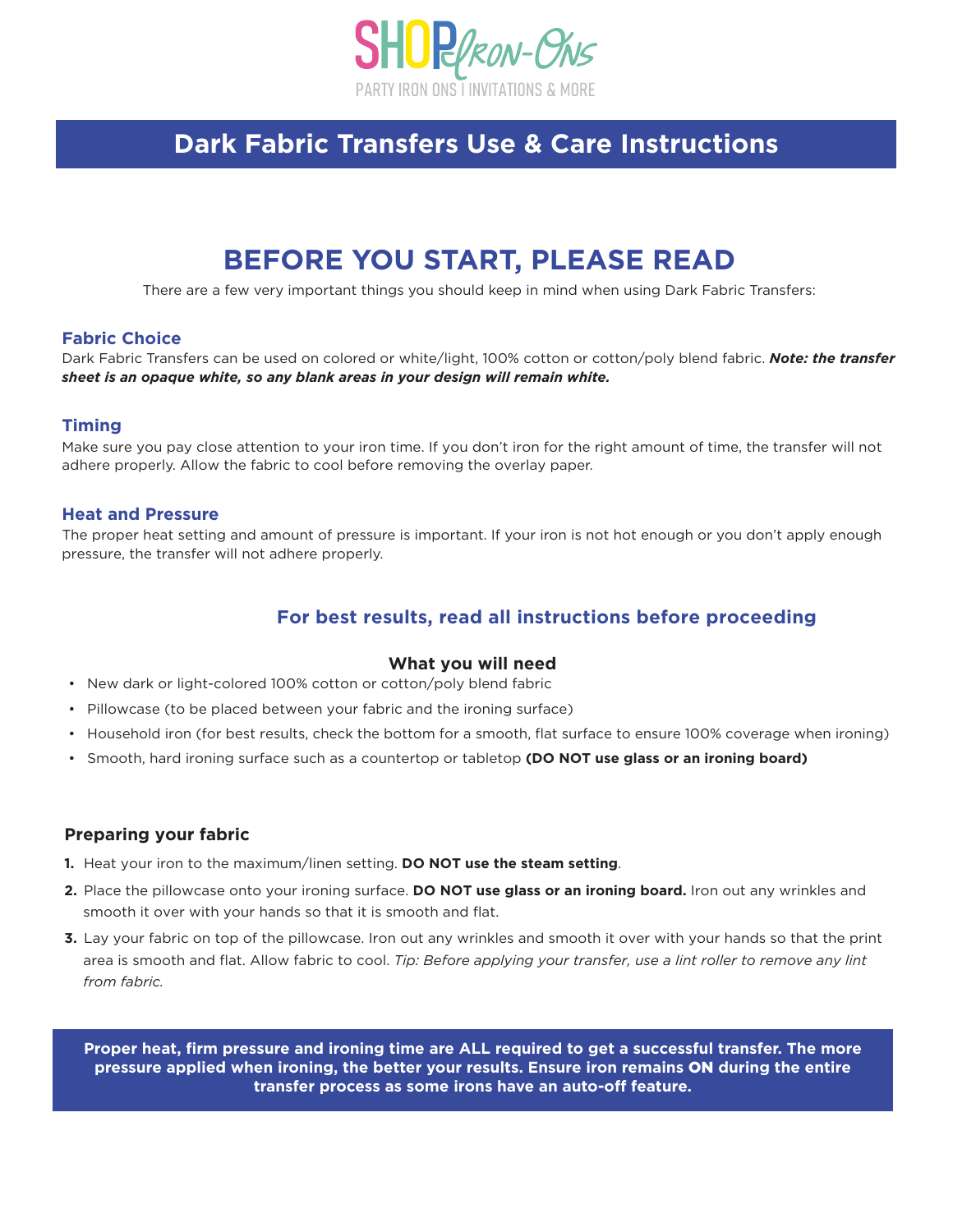## **Applying your transfer -** *adult supervision is always recommended*

*NOTE: The Dark Fabric Transfer process is different from the Light Fabric Transfer process. Carefully read and follow ALL of the instructions below.*

**1** Cut out your design leaving a small tab to help you peel off the backing paper.



**2** Make a small tear in the tab. This helps separate the transfer from the backing paper.







**4** Once peeled, cut away the tab. **5** Carefully place the transfer

onto your fabric in the desired location, image side up.

**6** Completely cover the transfer with the included overlay paper. *Note: DO NOT DISCARD the overlay paper as it can be used multiple times.*







**7** Iron the overlay paper with firm pressure, **using both hands** in a straight, non-stop motion: top-to-bottom then side-to-side. *Note: Be sure you cover the entire design, including the edges. Keep the iron moving to prevent scorching and yellowing.*



## **OPTIMAL IRONING TIMES:**

**45 seconds** - designs that take up  $1/4$  of the transfer sheet **1 minute** - designs that take up  $\frac{1}{2}$  of the transfer sheet

**2 minutes** - designs that take up the full transfer sheet

*Note: for Heat Press instructions see reverse side.*